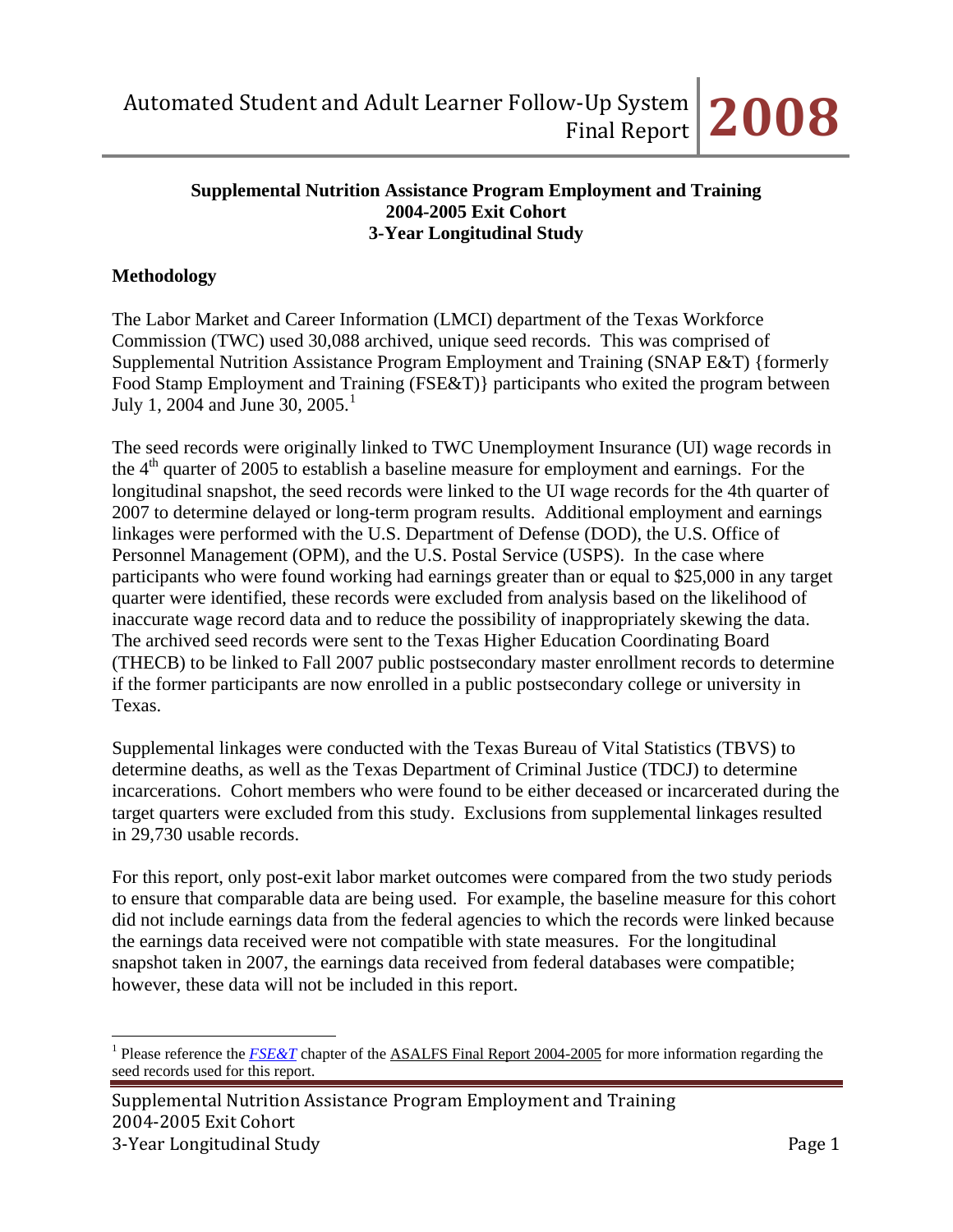During the 2004-2005 SNAP E&T program year, services were provided to mandatory work registrants. Mandatory work registrants are food stamp recipients who do not meet any of the federal exemption criteria, examples of which are caring for a child less than six years of age, participation in a drug rehabilitation program, or physical disability. Mandatory work registrants consist of two groups: *Able-Bodied Adults Without Dependents* (ABAWD), and *SNAP E&T General Population*. ABAWD are at least 18 but less than 50 years of age. The receipt of food stamp benefits for ABAWD can be limited for three months out of 36 months if the individuals do not work or participate in SNAP E&T or similar services. SNAP E&T General Population participants are at least 16 but less than 60 years of age and are not classified as an ABAWD.<sup>[2](#page-1-0)</sup>

## **Results**

# **A. Cohort Analysis**

Cohort analysis looks at the results of the group during the two study periods as two distinct sets of data. In cohort analysis it is possible, even likely, that the same persons identified as working in the baseline study period will not be identical to those found working in the terminal time period. Section B of this report presents data on participants working in both study periods.

Table 1 shows employment and earnings for all working in 4Q2005 by classification. At 4Q2005, participants classified as ABAWD had a higher employment percentage (53.2%) than those classified as General Population. ABAWD also had higher median earnings, \$2,496. Overall employment in 4Q2005 was 52.2 percent with median quarterly earnings of \$2,459.

For program exiters found working in the  $4<sup>th</sup>$  quarter of 2007 (Table 1a), General Population participants had a higher employment percentage and higher median earnings than their ABAWD counterparts. Overall employment in 4Q2007 was 51.6 percent with median quarterly earnings of \$3,491.

<span id="page-1-0"></span> $\overline{a}$ <sup>2</sup> ASALFS Final Report 2004-2005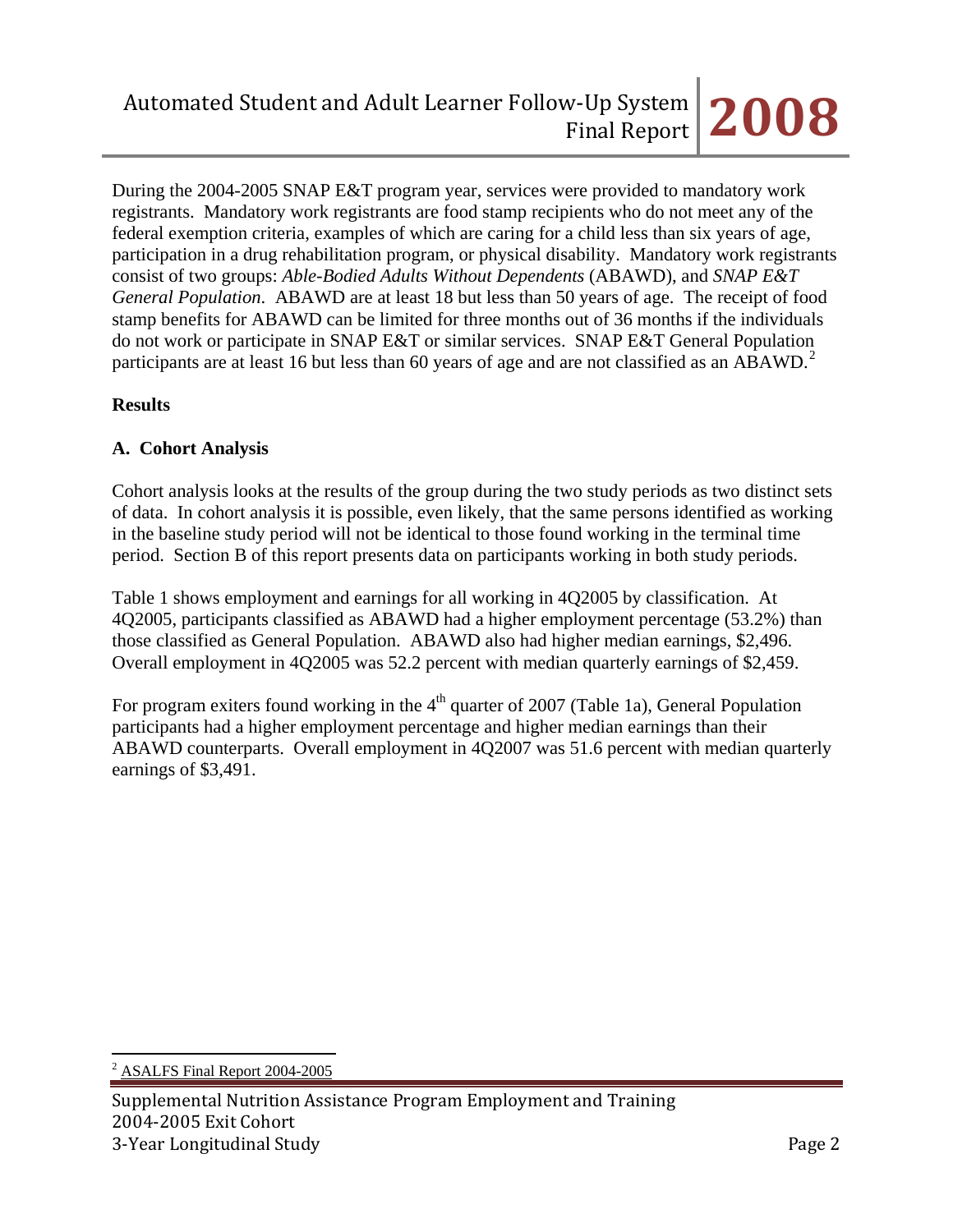| <b>Classification</b>      | N      | N<br>Working | $\%$<br>Working | <b>Median</b><br><b>Earnings</b> |
|----------------------------|--------|--------------|-----------------|----------------------------------|
| E and T General Population | 14747  | 7531         | 51.1            | \$2,421                          |
| ABAWD                      | 14,983 | 7.976        | 53.2            | \$2,496                          |
| Total                      | 29,730 | 15,507       | 52.2            | \$2,459                          |

|  |  |  | Table 1. 4Q2005 Employment and Earnings by Classification |  |  |
|--|--|--|-----------------------------------------------------------|--|--|
|--|--|--|-----------------------------------------------------------|--|--|

|  |  |  | Table 1a. 4Q2007 Employment and Earnings by Classification |  |  |
|--|--|--|------------------------------------------------------------|--|--|
|--|--|--|------------------------------------------------------------|--|--|

| <b>Classification</b>      | N      | N<br>Working | $\%$<br>Working | <b>Median</b><br><b>Earnings</b> |
|----------------------------|--------|--------------|-----------------|----------------------------------|
| E and T General Population | 14,747 | 7,862        | 53.3            | \$3,546                          |
| <b>ABAWD</b>               | 14,983 | 7.475        | 49.9            | \$3,417                          |
| <b>Total</b>               | 29,730 | 15,337       | 51.6            | \$3,491                          |

Females in the cohort had the highest employment in 4Q2005 at 53.4 percent, while males had the highest median earning with \$2,888 (Table 2). At the longitudinal snapshot in 2007, 54.1 percent of females were found employed, with males employed at 48.5 percent (Table 2a). Male exiters had median earnings of \$4,061 in 4Q2007.

|  |  |  | Table 2. 4Q2005 Employment and Earnings by Gender |  |
|--|--|--|---------------------------------------------------|--|
|--|--|--|---------------------------------------------------|--|

| Gender | N      | N<br>Working | $\frac{0}{0}$<br>Working | <b>Median</b><br><b>Earnings</b> |
|--------|--------|--------------|--------------------------|----------------------------------|
| Male   | 13192  | 6672         | 50.6                     | \$2,888                          |
| Female | 16,538 | 8,835        | 53.4                     | \$2,188                          |
| Total  | 29,730 | 15,507       | 52.2                     | \$2,459                          |

| <b>Gender</b> | N      | N<br>Working | $\frac{0}{0}$<br>Working | <b>Median</b><br><b>Earnings</b> |
|---------------|--------|--------------|--------------------------|----------------------------------|
| Male          | 13,192 | 6,392        | 48.5                     | \$4,061                          |
| Female        | 16,538 | 8,945        | 54.1                     | \$3,195                          |
| Total         | 29,730 | 15,337       | 51.6                     | \$3,491                          |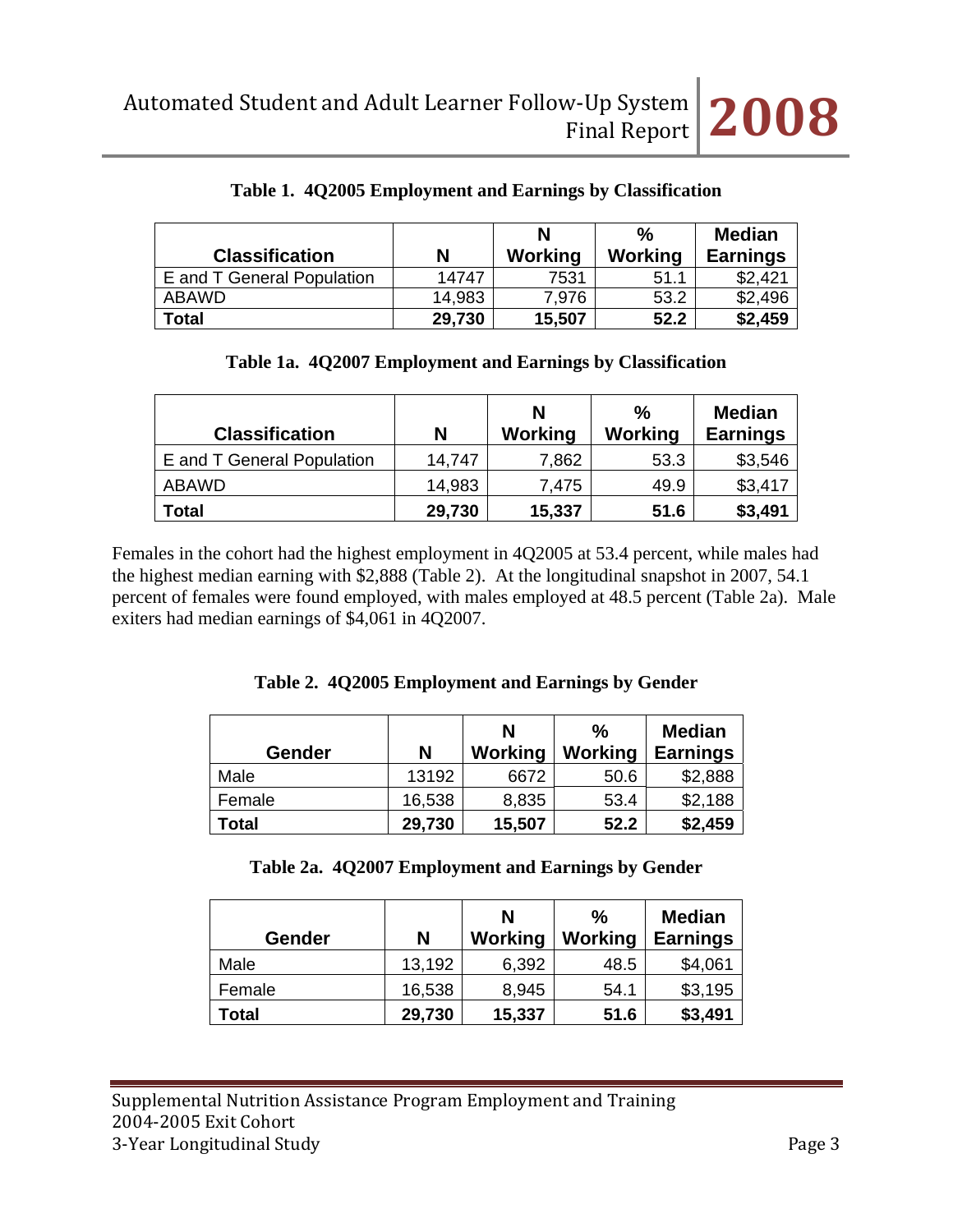Excluding those whose ethnicity was unknown, Blacks had the highest employment percentage at 4Q2005 with 54.9 percent employed (Table 3). Hispanics were the largest subgroup. Asians had the highest earnings in 4Q2005 with median earnings of \$2,933. In 2007, Hawaiian Native or Pacific Islanders had the largest percentage of participants employed, 55.8 percent, and posted the highest median earnings, \$4,817 (Table 3a).

| <b>Ethnicity</b>                       | N      | N<br>Working | %<br>Working | <b>Median</b><br><b>Earnings</b> |
|----------------------------------------|--------|--------------|--------------|----------------------------------|
| Unknown                                | 37     | 24           | 64.9         | \$2,611                          |
| Hawaiian Native or Pacific<br>Islander | 43     | 20           | 46.5         | \$2,839                          |
| Asian                                  | 205    | 99           | 48.3         | \$2,933                          |
| <b>Native American</b>                 | 299    | 158          | 52.8         | \$2,047                          |
| White                                  | 7967   | 3816         | 47.9         | \$2,633                          |
| <b>Black</b>                           | 10,011 | 5,498        | 54.9         | \$2,361                          |
| Hispanic                               | 11,168 | 5,892        | 52.8         | \$2,429                          |
| Total                                  | 29,730 | 15,507       | 52.2         | \$2,459                          |

## **Table 3. 4Q2005 Employment and Earnings by Ethnicity**

## **Table 3a. 4Q2007 Employment and Earnings by Ethnicity**

| <b>Ethnicity</b>           | N      | N<br><b>Working</b> | %<br>Working | <b>Median</b><br><b>Earnings</b> |
|----------------------------|--------|---------------------|--------------|----------------------------------|
| Unknown                    | 37     | 22                  | 59.5         | \$4,779                          |
| Hawaiian Native or Pacific |        |                     |              |                                  |
| Islander                   | 43     | 24                  | 55.8         | \$4,817                          |
| Asian                      | 205    | 100                 | 48.8         | \$4,597                          |
| <b>Native American</b>     | 299    | 137                 | 45.8         | \$2,968                          |
| White                      | 7,967  | 3,741               | 47.0         | \$3,730                          |
| <b>Black</b>               | 10,011 | 5,313               | 53.1         | \$3,397                          |
| Hispanic                   | 11,168 | 6,000               | 53.7         | \$3,429                          |
| <b>Total</b>               | 29,730 | 15,337              | 51.6         | \$3,491                          |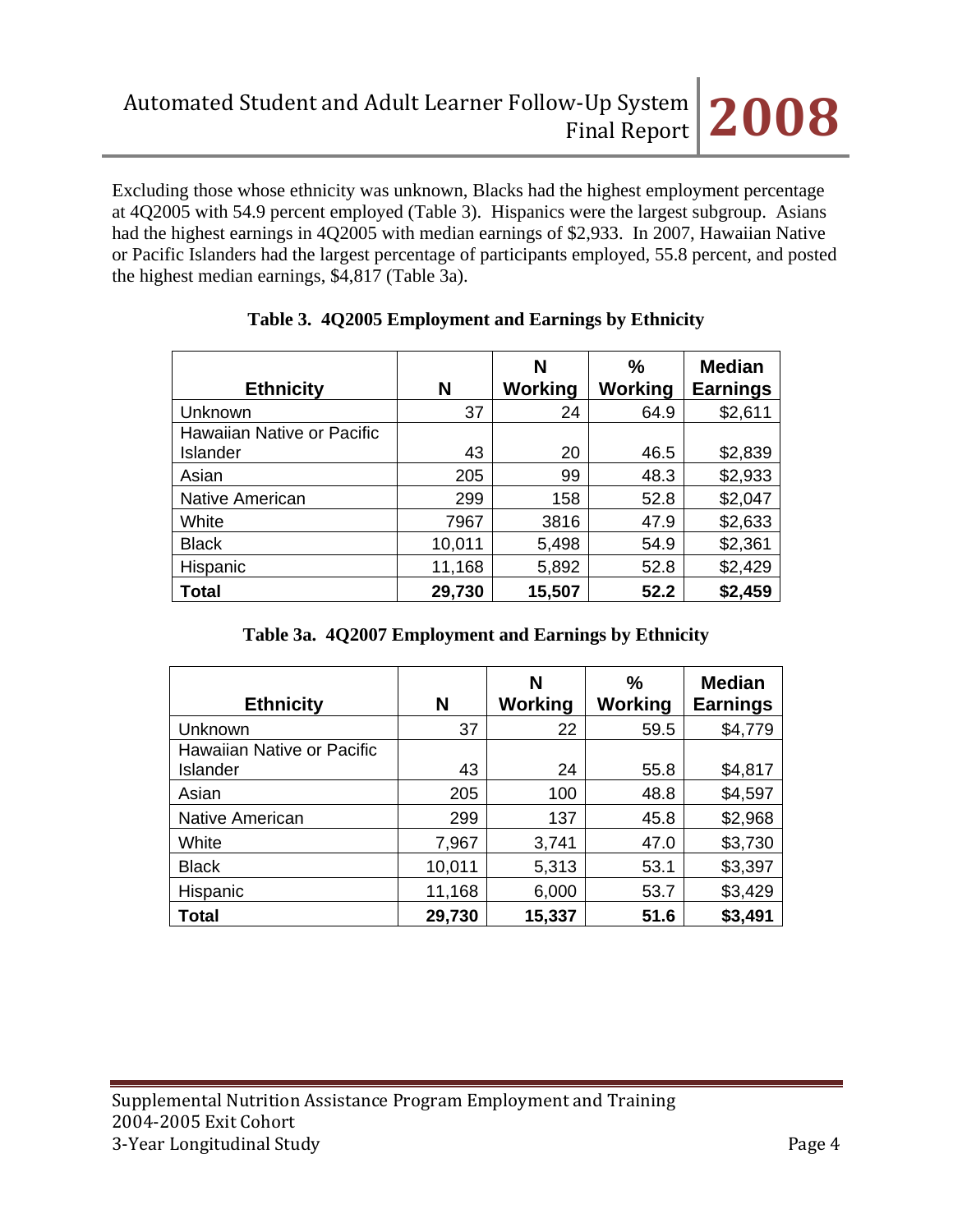Table 4 shows employment and earnings by service received in 4Q2005. Most participants received the Support service, and those participants had 53.8 percent employment in 4Q2005. Participants receiving Occupational/Vocational Training had the highest employment at 4Q2005 with 80.0 percent employed, and also had the highest median quarterly earnings with \$3,793.

In 4Q2007, participants receiving Occupational/Vocational Training had the highest employment with 60.0 percent employed, and again had the highest median quarterly earnings with \$6,165 (Table 4a).

|                                                                                                            |        | N       | ℅       | <b>Median</b>   |  |  |
|------------------------------------------------------------------------------------------------------------|--------|---------|---------|-----------------|--|--|
| <b>Service</b>                                                                                             | N      | Working | Working | <b>Earnings</b> |  |  |
| Occupational / Vocational                                                                                  |        |         |         |                 |  |  |
| Training                                                                                                   | 5      | n/a     | 80.0    | \$3,793         |  |  |
| <b>Basic Education</b>                                                                                     | 20     | 10      | 50.0    | \$2,451         |  |  |
| Workfare                                                                                                   | 211    | 113     | 53.6    | \$2,426         |  |  |
| Determine Good Cause                                                                                       | 931    | 264     | 28.4    | \$1,649         |  |  |
| <b>Unsubsidized Employment</b>                                                                             | 6,628  | 4071    | 61.4    | \$2,697         |  |  |
| <b>Job Search Assistance</b>                                                                               | 7,961  | 3,525   | 44.3    | \$2,463         |  |  |
| <b>Support Service</b>                                                                                     | 13,974 | 7,520   | 53.8    | \$2,352         |  |  |
| <b>Total</b>                                                                                               | 29,730 | 15,507  | 52.2    | \$2,459         |  |  |
| Note: Cells with values less than 5 are marked "n/a" in order to protect the privacy of cohort<br>members. |        |         |         |                 |  |  |

**Table 4. 4Q2005 Employment and Earnings by Service Received**

|  |  | Table 4a. 4Q2007 Employment and Earnings by Service Received |  |  |  |  |
|--|--|--------------------------------------------------------------|--|--|--|--|
|--|--|--------------------------------------------------------------|--|--|--|--|

|                                                                                                            |        | N       | %       | <b>Median</b>   |
|------------------------------------------------------------------------------------------------------------|--------|---------|---------|-----------------|
| <b>Service</b>                                                                                             | N      | Working | Working | <b>Earnings</b> |
| Occupational / Vocational                                                                                  |        |         |         |                 |
| Training                                                                                                   | 5      | n/a     | 60.0    | \$6,165         |
| <b>Basic Education</b>                                                                                     | 20     | 11      | 55.0    | \$3,841         |
| Workfare                                                                                                   | 211    | 105     | 49.8    | \$3,624         |
| Determine Good Cause                                                                                       | 931    | 286     | 30.7    | \$2,724         |
| <b>Unsubsidized Employment</b>                                                                             | 6,628  | 3,744   | 56.5    | \$3,648         |
| <b>Job Search Assistance</b>                                                                               | 7,961  | 3,872   | 48.6    | \$3,624         |
| <b>Support Service</b>                                                                                     | 13,974 | 7,316   | 52.4    | \$3,363         |
| <b>Total</b>                                                                                               | 29,730 | 15,337  | 51.6    | \$3,491         |
| Note: Cells with values less than 5 are marked "n/a" in order to protect the privacy of cohort<br>members. |        |         |         |                 |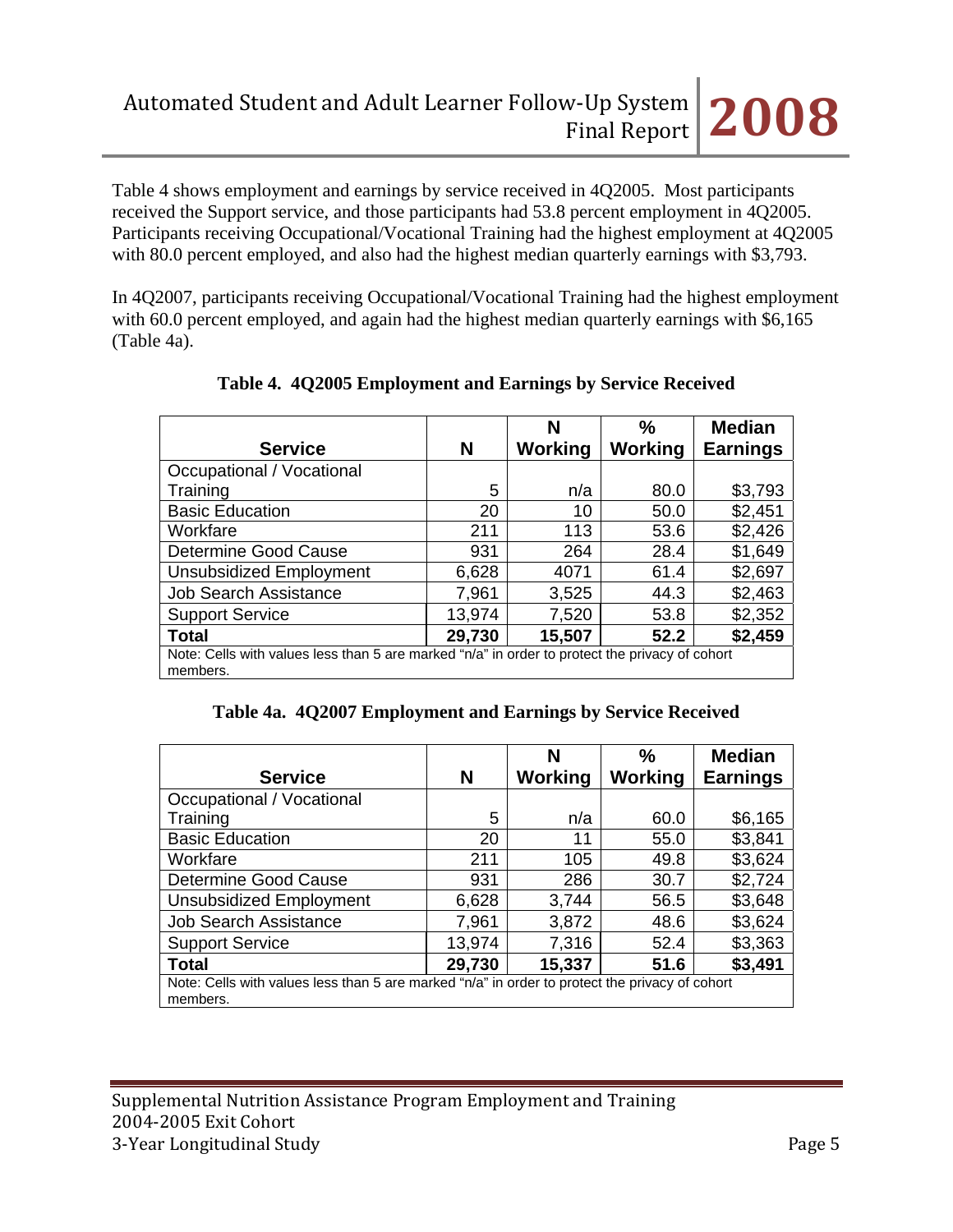Table 5 shows employment and earnings by Local Workforce Development Area (LWDA). Alamo LWDA had the highest percentage of program exiters employed in 4Q2005 with 62.7 percent employed, and in 4Q2007 with 58.3 percent employed. Rural Capital LWDA posted the highest median earnings at 4Q2005 with \$3,196. At the 3-year snapshot, Rural Capital LWDA had the highest median earnings, \$4,507.

|                         |        |                  | All Working in 4Q2005 |                     |        |                  | All Working in 4Q2007 |                     |
|-------------------------|--------|------------------|-----------------------|---------------------|--------|------------------|-----------------------|---------------------|
|                         |        | $\mathsf{N}$     | $\%$                  | <b>Median</b>       |        | $\mathbf N$      | $\%$                  | <b>Median</b>       |
| <b>LWDA</b>             | N      | Working          | Working               | <b>Earnings</b>     | N      | Working          | <b>Working</b>        | <b>Earnings</b>     |
| Alamo                   | 1,748  | 1096             | 62.7                  | \$2,813             | 1,748  | 1,019            | 58.3                  | \$3,759             |
| <b>Brazos Valley</b>    | 490    | 265              | 54.1                  | $\overline{$}2,896$ | 490    | 248              | 50.6                  | \$3,796             |
| <b>Cameron County</b>   | 405    | 184              | 45.4                  | $\overline{$}1,930$ | 405    | 191              | 47.2                  | $\sqrt{3,020}$      |
| Capital Area            | 589    | 365              | 62.0                  | \$3,002             | 589    | 316              | 53.7                  | \$4,397             |
| <b>Central Texas</b>    | 296    | 154              | 52.0                  | \$2,167             | 296    | 114              | 38.5                  | \$3,609             |
| <b>Coastal Bend</b>     | 1047   | 548              | 52.3                  | \$2,158             | 1,047  | 564              | 53.9                  | \$3,023             |
| Concho Valley           | 329    | 189              | 57.5                  | \$2,507             | 329    | 186              | 56.5                  | \$3,515             |
| Dallas                  | 2,479  | 1,348            | 54.4                  | \$2,631             | 2,479  | 1,326            | 53.5                  | \$3,660             |
| Deep East Texas         | 995    | 470              | 47.2                  | \$1,978             | 995    | 448              | 45.0                  | $\overline{$3,191}$ |
| East Texas              | 552    | 283              | $\overline{51.3}$     | \$2,218             | 552    | $\overline{272}$ | 49.3                  | \$3,096             |
| Golden Crescent         | 734    | 425              | $\overline{57.9}$     | \$2,440             | 734    | 400              | 54.5                  | \$3,356             |
| <b>Gulf Coast</b>       | 9,143  | 4,551            | 49.8                  | \$2,597             | 9,143  | 4,673            | 51.1                  | \$3,841             |
| <b>Heart of Texas</b>   | 416    | 232              | 55.8                  | \$2,688             | 416    | 208              | 50.0                  | \$3,218             |
| Lower Rio Grande        |        |                  |                       |                     |        |                  |                       |                     |
| Valley                  | 2,550  | 1,190            | 46.7                  | \$2,030             | 2,550  | 1,362            | 53.4                  | \$2,958             |
| Middle Rio Grande       | 484    | $\overline{237}$ | 49.0                  | $\overline{$}1,983$ | 484    | 228              | 47.1                  | $\overline{$}2,744$ |
| <b>North Central</b>    | 676    | 366              | 54.1                  | \$2,812             | 676    | 369              | 54.6                  | \$3,987             |
| North East Texas        | 472    | 208              | 44.1                  | \$1,858             | 472    | 207              | 43.9                  | \$2,781             |
| <b>North Texas</b>      | 527    | 294              | 55.8                  | \$2,241             | 527    | 263              | 49.9                  | \$2,990             |
| Panhandle               | 399    | 205              | 51.4                  | \$2,087             | 399    | 190              | 47.6                  | \$2,896             |
| Permian Basin           | 677    | 392              | $\frac{1}{57.9}$      | \$2,446             | 677    | 364              | 53.8                  | \$3,447             |
| <b>Rural Capital</b>    | 128    | 77               | 60.2                  | \$3,196             | 128    | 68               | 53.1                  | \$4,507             |
| South East Texas        | 442    | 235              | 53.2                  | \$2,003             | 442    | 220              | 49.8                  | \$3,308             |
| South Plains            | 329    | 173              | 52.6                  | \$1,835             | 329    | 165              | 50.2                  | \$3,207             |
| South Texas             | 246    | 135              | 54.9                  | \$2,678             | 246    | 139              | 56.5                  | \$3,638             |
| <b>Tarrant County</b>   | 1,237  | 703              | 56.8                  | \$3,147             | 1,237  | 671              | 54.2                  | \$4,200             |
| Texoma                  | 195    | 85               | 43.6                  | \$2,748             | 195    | 83               | 42.6                  | \$3,321             |
| Unknown                 | 820    | 420              | $\overline{51.2}$     | \$2,458             | 820    | 413              | 50.4                  | \$3,175             |
| <b>Upper Rio Grande</b> | 793    | 389              | 49.1                  | \$1,939             | 793    | 370              | 46.7                  | \$2,921             |
| <b>West Central</b>     | 532    | 288              | 54.1                  | \$2,318             | 532    | 260              | 48.9                  | \$3,161             |
| <b>Total</b>            | 29,730 | 15,507           | 52.2                  | \$2,459             | 29,730 | 15,337           | 51.6                  | \$3,491             |

# **Table 5. Employment and Earnings by LWDA**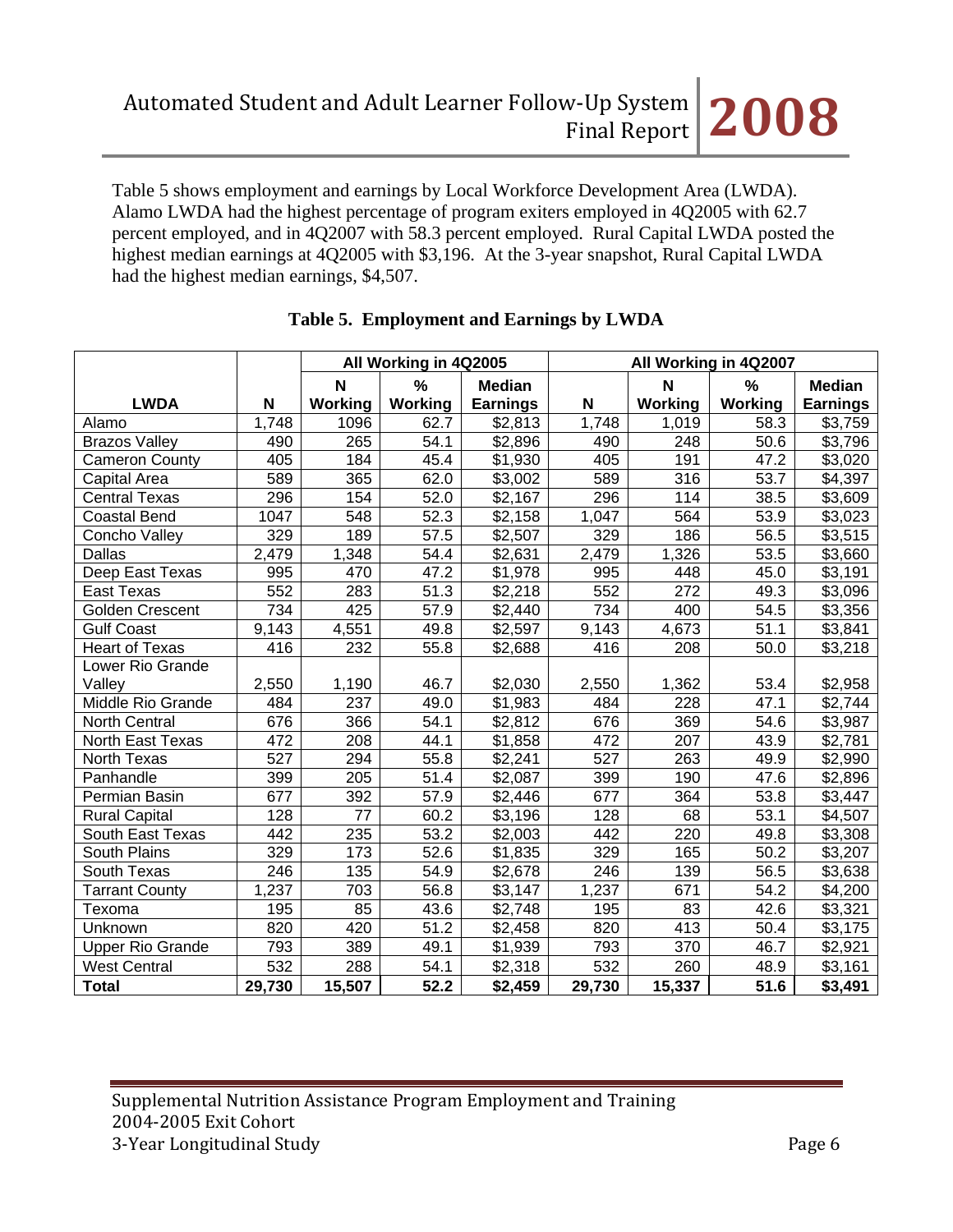Employment Services was the most common industry of employment for program exiters working at 4Q2005 (Table 6). Home Health Care Services and Limited-Service Eating Places were the second and third most common industries of employment. Participants employed in the Other General Merchandise Stores sector had the highest median earnings with \$2,713.

|                                         | N              | <b>Median</b>   | <b>NAICS</b> |
|-----------------------------------------|----------------|-----------------|--------------|
| <b>Industry of Employment</b>           | <b>Working</b> | <b>Earnings</b> | Code         |
| <b>Employment Services</b>              | 2,352          | \$1,897         | 5613         |
| <b>Home Health Care Services</b>        | 1,058          | \$1,290         | 6216         |
| <b>Limited-Service Eating Places</b>    | 1,036          | \$1,613         | 7222         |
| <b>Elementary and Secondary Schools</b> | 665            | \$2,173         | 6111         |
| <b>Other General Merchandise Stores</b> | 601            | \$2,713         | 4529         |
| <b>Full-Service Restaurants</b>         | 557            | \$1,744         | 7221         |
| <b>Nursing Care Facilities</b>          | 347            | \$2,490         | 6231         |
| <b>Grocery Stores</b>                   | 330            | \$2,283         | 4451         |
| Services to Buildings and Dwellings     | 321            | \$1,948         | 5617         |
| <b>Gasoline Stations</b>                | 310            | \$2,486         | 4471         |

|  |  |  | Table 6. Top 10 Industries of Employment for All Working in 4Q2005 |  |  |  |
|--|--|--|--------------------------------------------------------------------|--|--|--|
|--|--|--|--------------------------------------------------------------------|--|--|--|

Table 7 shows the top ten industries of employment for all working in the 4<sup>th</sup> quarter of 2007. Employment Services was still the most common industry sector of employment, followed by Home Health Care Services and Limited-Service Eating Places. Former participants employed in the Other General Merchandise Stores sector had the highest median earnings, \$3,665.

|  |  | Table 7. Top 10 Industries of Employment for All Working in 4Q2007 |  |
|--|--|--------------------------------------------------------------------|--|
|  |  |                                                                    |  |

| <b>Industry of Employment</b>           | N<br>Working | <b>Median</b><br><b>Earnings</b> | <b>NAICS</b><br>Code |
|-----------------------------------------|--------------|----------------------------------|----------------------|
| <b>Employment Services</b>              | 1,694        | \$2,157                          | 5613                 |
| Home Health Care Services               | 1,002        | \$1,667                          | 6216                 |
| <b>Limited-Service Eating Places</b>    | 980          | \$2,232                          | 7222                 |
| <b>Elementary and Secondary Schools</b> | 635          | \$3,526                          | 6111                 |
| <b>Other General Merchandise Stores</b> | 598          | \$3,665                          | 4529                 |
| <b>Full-Service Restaurants</b>         | 526          | \$2,293                          | 7221                 |
| <b>Nursing Care Facilities</b>          | 395          | \$3,513                          | 6231                 |
| <b>Grocery Stores</b>                   | 333          | \$3,043                          | 4451                 |
| <b>Traveler Accommodation</b>           | 271          | \$2,759                          | 7211                 |
| <b>Gasoline Stations</b>                | 264          | \$3,264                          | 4471                 |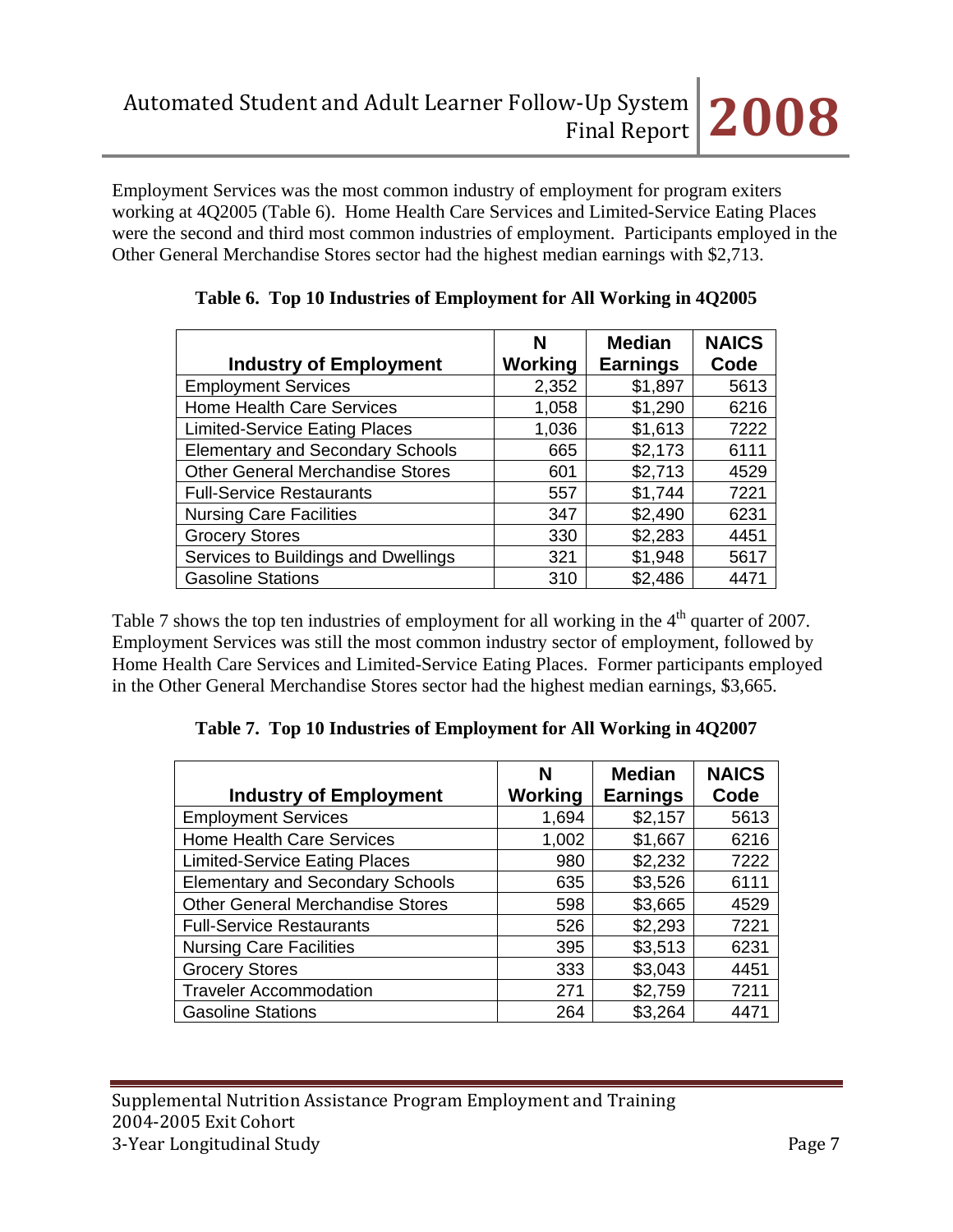## **B. Individuals Found Working in Both Study Periods**

The first part of this study looked at a snapshot of labor market outcomes for FSE&T participants who exited in PY 2005. This part of the study is designed to more closely examine the outcomes associated with continued employment. Labor market data for participants who were found working in 4Q2005 and also found working in the  $4<sup>th</sup>$  quarter of 2007 were analyzed.

Participants classified as General Population had the highest employment retention over the study period, with 72.2 percent of those employed in 4Q2005 still working in 2007 (Table 8), as well as having the highest median earnings in 2007, \$3,888 and the largest earnings gains, \$1,467. Overall employment retention for the cohort was 69.3 percent with median earnings gains of \$1,377 between 4Q2005 and the  $4<sup>th</sup>$  quarter of 2007.

|                       |        | Working in 4Q2005   |                          |                                  | Working in 4Q2005 and | <b>Earnings</b>        |                                  |                    |
|-----------------------|--------|---------------------|--------------------------|----------------------------------|-----------------------|------------------------|----------------------------------|--------------------|
| <b>Classification</b> | N      | N<br><b>Working</b> | $\frac{0}{0}$<br>Working | <b>Median</b><br><b>Earnings</b> | N<br><b>Working</b>   | $\%$<br><b>Working</b> | <b>Median</b><br><b>Earnings</b> | Gains/<br>(Losses) |
| E and T General       |        |                     |                          |                                  |                       |                        |                                  |                    |
| Population            | 14747  | 7531                | 51.1                     | \$2,421                          | 5,434                 | 72.2                   | \$3,888                          | \$1,467            |
| ABAWD                 | 14,983 | 7,976               | 53.2                     | \$2,496                          | 5,306                 | 66.5                   | \$3,780                          | \$1,284            |
| <b>Total</b>          | 29,730 | 15,507              | 52.2                     | \$2,459                          | 10,740                | 69.3                   | \$3,836                          | \$1,377            |

### **Table 8. Employment Retention and Earnings Gains by Classification**

Female participants showed the highest employment retention between study periods at 71.5 percent (Table 9). Male participants had the highest median earnings at 4Q2007 with \$4,475. Males also had the highest earnings gains over the study period, earning \$1,587 more in 4Q2007 than in 4Q2005.

|  |  | Table 9. Employment Retention and Earnings Gains by Gender |  |  |  |
|--|--|------------------------------------------------------------|--|--|--|
|--|--|------------------------------------------------------------|--|--|--|

|               |        |         | Working in 4Q2005 |                 |         | <b>Working in 4Q2005 and 4Q2007</b> | <b>Earnings</b> |          |
|---------------|--------|---------|-------------------|-----------------|---------|-------------------------------------|-----------------|----------|
|               |        |         | $\frac{0}{0}$     | <b>Median</b>   | N       | $\frac{6}{2}$                       | <b>Median</b>   | Gains/   |
| <b>Gender</b> | N      | Working | Working           | <b>Earnings</b> | Working | Working                             | <b>Earnings</b> | (Losses) |
| Male          | 13192  | 6672    | 50.6              | \$2,888         | 4,423   | 66.3                                | \$4,475         | \$1,587  |
| Female        | 16,538 | 8,835   | 53.4              | \$2,188         | 6,317   | 71.5                                | \$3,507         | \$1,319  |
| <b>Total</b>  | 29,730 | 15,507  | 52.2              | \$2,459         | 10,740  | 69.3                                | \$3,836         | \$1,377  |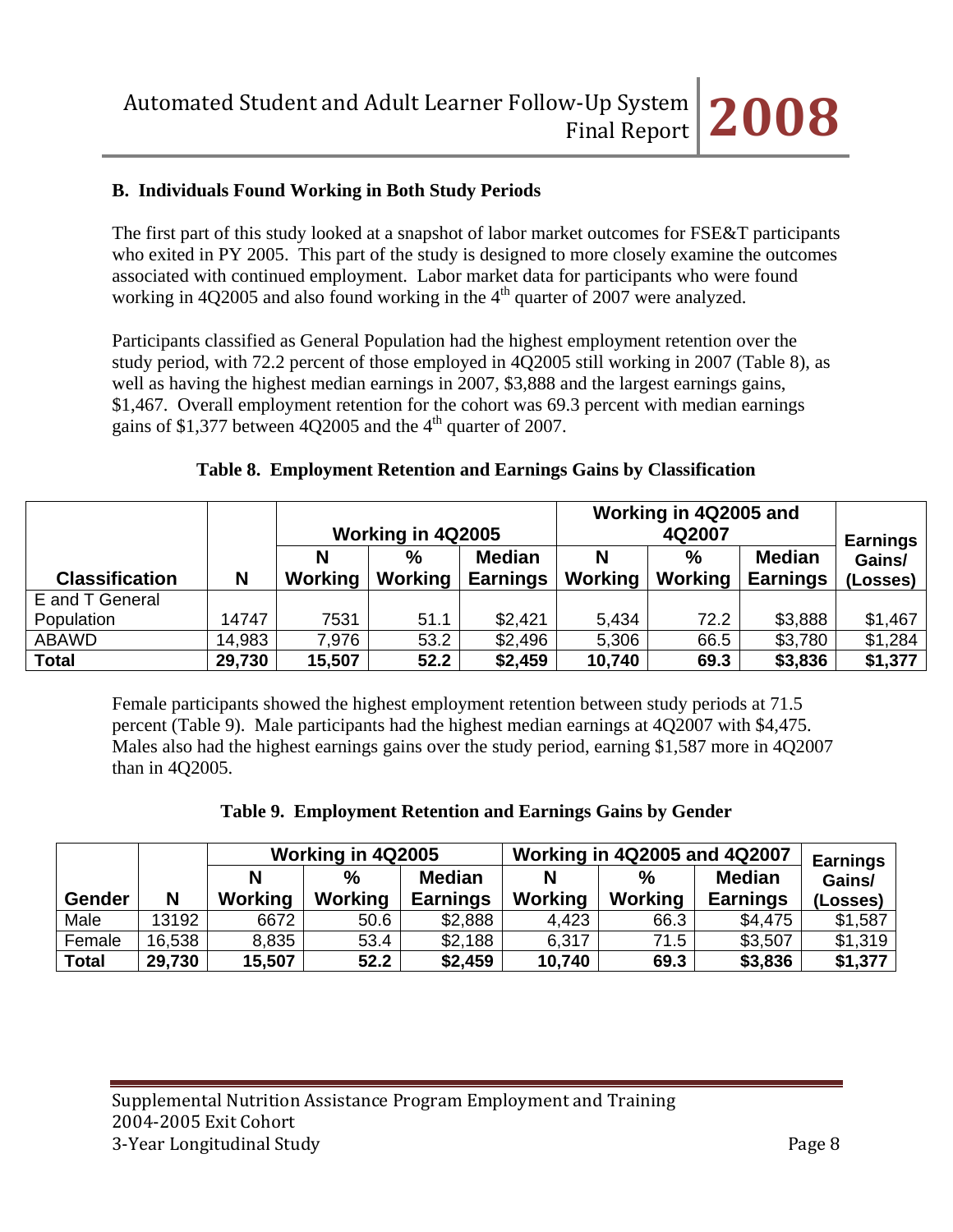Table 10 shows that Hawaiian Native or Pacific Islander participants had employment retention of 85.0 percent, the highest in the group. Asians had the highest earnings gains over the period at \$2,116.

|                    |        |                |                   |                 |         | Working in 4Q2005 and |                 |                           |  |  |
|--------------------|--------|----------------|-------------------|-----------------|---------|-----------------------|-----------------|---------------------------|--|--|
|                    |        |                | Working in 4Q2005 |                 |         | 4Q2007                |                 |                           |  |  |
|                    |        | N              | $\%$              | <b>Median</b>   | N       | $\%$                  | <b>Median</b>   | <b>Earnings</b><br>Gains/ |  |  |
| <b>Ethnicity</b>   | N      | <b>Working</b> | <b>Working</b>    | <b>Earnings</b> | Working | <b>Working</b>        | <b>Earnings</b> | (Losses)                  |  |  |
| <b>Unknown</b>     | 37     | 24             | 64.9              | \$2,611         | 17      | 70.8                  | \$4,420         | \$1,809                   |  |  |
| Hawaiian Native or |        |                |                   |                 |         |                       |                 |                           |  |  |
| Pacific Islander   | 43     | 20             | 46.5              | \$2,839         | 17      | 85.0                  | \$4,842         | \$2,003                   |  |  |
| Asian              | 205    | 99             | 48.3              | \$2,933         | 73      | 73.7                  | \$5,049         | \$2,116                   |  |  |
| Native American    | 299    | 158            | 52.8              | \$2,047         | 93      | 58.9                  | \$3,333         | \$1,286                   |  |  |
| White              | 7967   | 3816           | 47.9              | \$2,633         | 2,517   | 66.0                  | \$4,131         | \$1,498                   |  |  |
| <b>Black</b>       | 10.011 | 5,498          | 54.9              | \$2,361         | 3,820   | 69.5                  | \$3,788         | \$1,427                   |  |  |
| Hispanic           | 11,168 | 5,892          | 52.8              | \$2,429         | 4,203   | 71.3                  | \$3,714         | \$1,285                   |  |  |
| <b>Total</b>       | 29,730 | 15,507         | 52.2              | \$2,459         | 10,740  | 69.3                  | \$3,836         | \$1,377                   |  |  |

# **Table 10. Employment Retention and Earnings Gains by Ethnicity**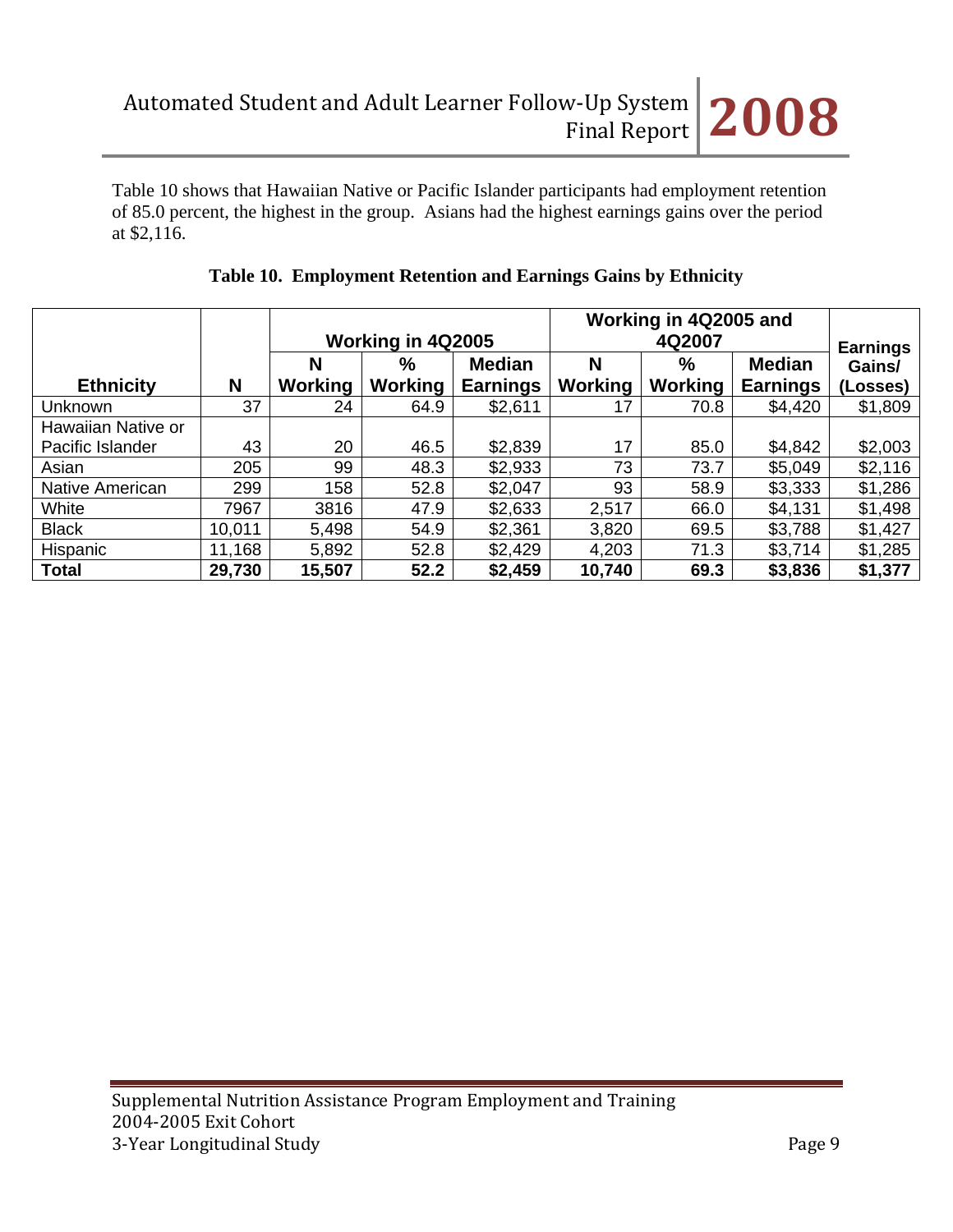Basic Education recipients had the highest employment retention over the study period with 90.0 percent (Table 11). Participants in the Occupational/Vocational Training category had the largest earnings gains over the period with \$2,372, although their cohort size is very small. Job Search Assistance participants had earnings gains of \$1,693.

|                                                                                                       |        | Working in 4Q2005 |         |                 |                | Working in 4Q2005 and | <b>Earnings</b> |          |
|-------------------------------------------------------------------------------------------------------|--------|-------------------|---------|-----------------|----------------|-----------------------|-----------------|----------|
|                                                                                                       |        | N                 | $\%$    | <b>Median</b>   | N              | $\%$                  | <b>Median</b>   | Gains/   |
| <b>Service</b>                                                                                        | N      | Working           | Working | <b>Earnings</b> | <b>Working</b> | <b>Working</b>        | <b>Earnings</b> | (Losses) |
| Occupational/                                                                                         |        |                   |         |                 |                |                       |                 |          |
| Vocational                                                                                            |        |                   |         |                 |                |                       |                 |          |
| Training                                                                                              | 5      | n/a               | 80.0    | \$3,793         | n/a            | 75.0                  | \$6,165         | \$2,372  |
| <b>Basic Education</b>                                                                                | 20     | 10                | 50.0    | \$2,451         | 9              | 90.0                  | \$3,841         | \$1,390  |
| Workfare                                                                                              | 211    | 113               | 53.6    | \$2,426         | 75             | 66.4                  | \$4,005         | \$1,579  |
| Determine Good                                                                                        |        |                   |         |                 |                |                       |                 |          |
| Cause                                                                                                 | 931    | 264               | 28.4    | \$1,649         | 157            | 59.5                  | \$3,158         | \$1,509  |
| Unsubsidized                                                                                          |        |                   |         |                 |                |                       |                 |          |
| Employment                                                                                            | 6,628  | 4,071             | 61.4    | \$2,697         | 2,886          | 70.9                  | \$3,969         | \$1,272  |
| Job Search                                                                                            |        |                   |         |                 |                |                       |                 |          |
| Assistance                                                                                            | 7,961  | 3,525             | 44.3    | \$2,463         | 2,470          | 70.1                  | \$4,156         | \$1,693  |
| <b>Support Service</b>                                                                                | 13,974 | 7,520             | 53.8    | \$2,352         | 5,140          | 68.4                  | \$3,661         | \$1,309  |
| Total                                                                                                 | 29,730 | 15,507            | 52.2    | \$2,459         | 10,740         | 69.3                  | \$3,836         | \$1,377  |
| <b>Note:</b> Cells with values less than 5 are marked "n/a" to protect the privacy of cohort members. |        |                   |         |                 |                |                       |                 |          |

# **Table 11. Employment Retention and Earnings Gains by Service Received**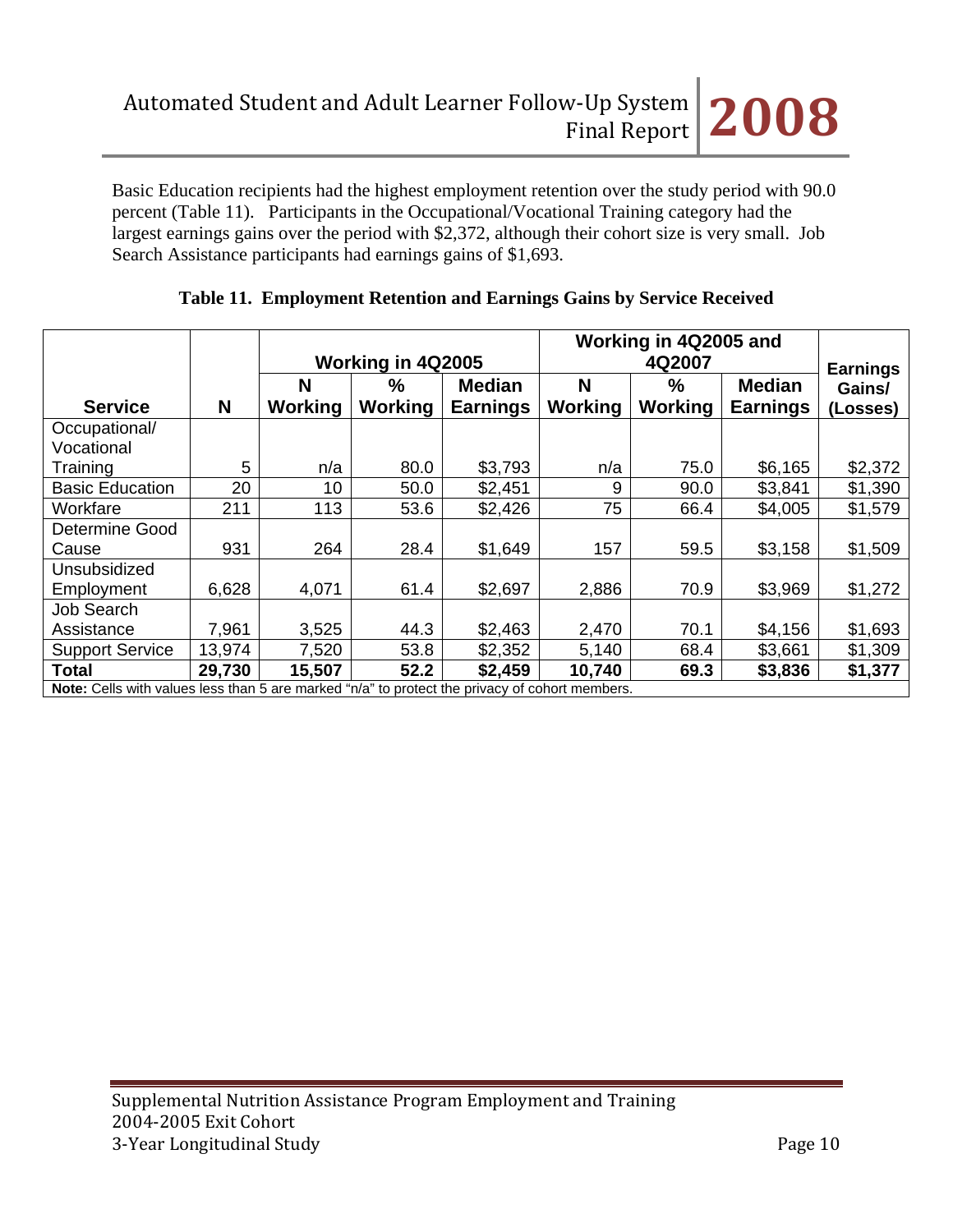Exiters from the South Texas LWDA had the highest employment retention of the cohort at 75.6 percent (Table 12). Coastal Bend LWDA exiters had the next highest employment retention at 73.7 percent. Participants from Rural Capital LWDA also had the highest median earnings gains over the study period with \$1,935 followed most closely by Cameron County LWDA exiters with earnings gains of \$1,934.

|                         |                  |                  | Working in 4Q2005 |                     |                 | <b>Working in 4Q2005 and 4Q2007</b> |                     | <b>Earnings</b>      |
|-------------------------|------------------|------------------|-------------------|---------------------|-----------------|-------------------------------------|---------------------|----------------------|
|                         |                  | N                | $\%$              | <b>Median</b>       | N               | %                                   | <b>Median</b>       | Gains/               |
| <b>LWDA</b>             | $\mathbf N$      | <b>Working</b>   | <b>Working</b>    | <b>Earnings</b>     | Working         | <b>Working</b>                      | <b>Earnings</b>     | (Losses)             |
| Alamo                   | 1,748            | 1096             | 62.7              | \$2,813             | 795             | 72.5                                | \$3,969             | $\overline{$}1,156$  |
| <b>Brazos Valley</b>    | 490              | 265              | 54.1              | \$2,896             | 185             | 69.8                                | \$4,187             | $\overline{$}1,291$  |
| <b>Cameron County</b>   | 405              | 184              | 45.4              | \$1,930             | 118             | 64.1                                | $\overline{$}3,864$ | $\overline{\$1,934}$ |
| Capital Area            | 589              | 365              | 62.0              | \$3,002             | 244             | 66.8                                | \$4,803             | \$1,801              |
| <b>Central Texas</b>    | 296              | 154              | 52.0              | $\sqrt{$2,167}$     | $\overline{88}$ | 57.1                                | $\overline{$}3,723$ | \$1,556              |
| <b>Coastal Bend</b>     | 1047             | 548              | 52.3              | $\sqrt{$2,158}$     | 404             | 73.7                                | \$3,255             | $\overline{$}1,097$  |
| Concho Valley           | 329              | 189              | 57.5              | \$2,507             | 134             | 70.9                                | \$3,806             | \$1,299              |
| <b>Dallas</b>           | 2,479            | 1,348            | 54.4              | \$2,631             | 949             | 70.4                                | \$4,127             | \$1,496              |
| Deep East Texas         | 995              | 470              | 47.2              | \$1,978             | 308             | 65.5                                | \$3,369             | \$1,391              |
| East Texas              | 552              | 283              | 51.3              | \$2,218             | 187             | 66.1                                | \$3,544             | \$1,326              |
| <b>Golden Crescent</b>  | 734              | 425              | 57.9              | $\overline{$}2,440$ | 292             | 68.7                                | \$3,876             | \$1,436              |
| <b>Gulf Coast</b>       | 9,143            | 4,551            | 49.8              | \$2,597             | 3,186           | 70.0                                | \$4,291             | \$1,694              |
| <b>Heart of Texas</b>   | 416              | 232              | 55.8              | \$2,688             | 151             | 65.1                                | \$3,380             | \$692                |
| Lower Rio Grande        |                  |                  |                   |                     |                 |                                     |                     |                      |
| Valley                  | 2,550            | 1,190            | 46.7              | \$2,030             | 863             | 72.5                                | \$3,204             | \$1,174              |
| Middle Rio Grande       | 484              | $\overline{237}$ | 49.0              | \$1,983             | 162             | 68.4                                | \$2,983             | \$1,000              |
| North Central           | 676              | 366              | $\overline{54.1}$ | $\overline{$}2,812$ | 266             | 72.7                                | $\overline{$}4,287$ | \$1,475              |
| North East Texas        | 472              | 208              | 44.1              | $\overline{$}1,858$ | 129             | 62.0                                | \$3,359             | \$1,501              |
| North Texas             | $\overline{527}$ | 294              | 55.8              | \$2,241             | 193             | 65.6                                | \$3,183             | \$942                |
| Panhandle               | 399              | 205              | 51.4              | \$2,087             | 135             | 65.9                                | \$3,258             | \$1,171              |
| Permian Basin           | 677              | 392              | 57.9              | \$2,446             | 263             | 67.1                                | \$3,640             | \$1,194              |
| <b>Rural Capital</b>    | 128              | 77               | 60.2              | \$3,196             | 50              | 64.9                                | \$5,131             | \$1,935              |
| South East Texas        | 442              | 235              | 53.2              | $\sqrt{$2,003}$     | 152             | 64.7                                | \$3,761             | \$1,758              |
| South Plains            | 329              | $\overline{173}$ | 52.6              | \$1,835             | 110             | 63.6                                | \$3,456             | \$1,621              |
| South Texas             | $\overline{246}$ | 135              | 54.9              | \$2,678             | 102             | 75.6                                | \$3,719             | \$1,041              |
| <b>Tarrant County</b>   | 1,237            | 703              | 56.8              | \$3,147             | 484             | 68.8                                | \$4,577             | \$1,430              |
| Texoma                  | 195              | 85               | 43.6              | \$2,748             | 58              | 68.2                                | \$3,853             | \$1,105              |
| Unknown                 | 820              | 420              | 51.2              | \$2,458             | 288             | 68.6                                | \$3,513             | \$1,055              |
| <b>Upper Rio Grande</b> | 793              | 389              | 49.1              | $\overline{$}1,939$ | 252             | 64.8                                | $\overline{$3,098}$ | \$1,159              |
| <b>West Central</b>     | 532              | 288              | 54.1              | \$2,318             | 192             | 66.7                                | \$3,318             | \$1,000              |
| <b>Total</b>            | 29,730           | 15,507           | $\overline{52.2}$ | \$2,459             | 10,740          | 69.3                                | \$3,836             | \$1,377              |

## **Table 12. Employment Retention and Earnings Gains by LWDA**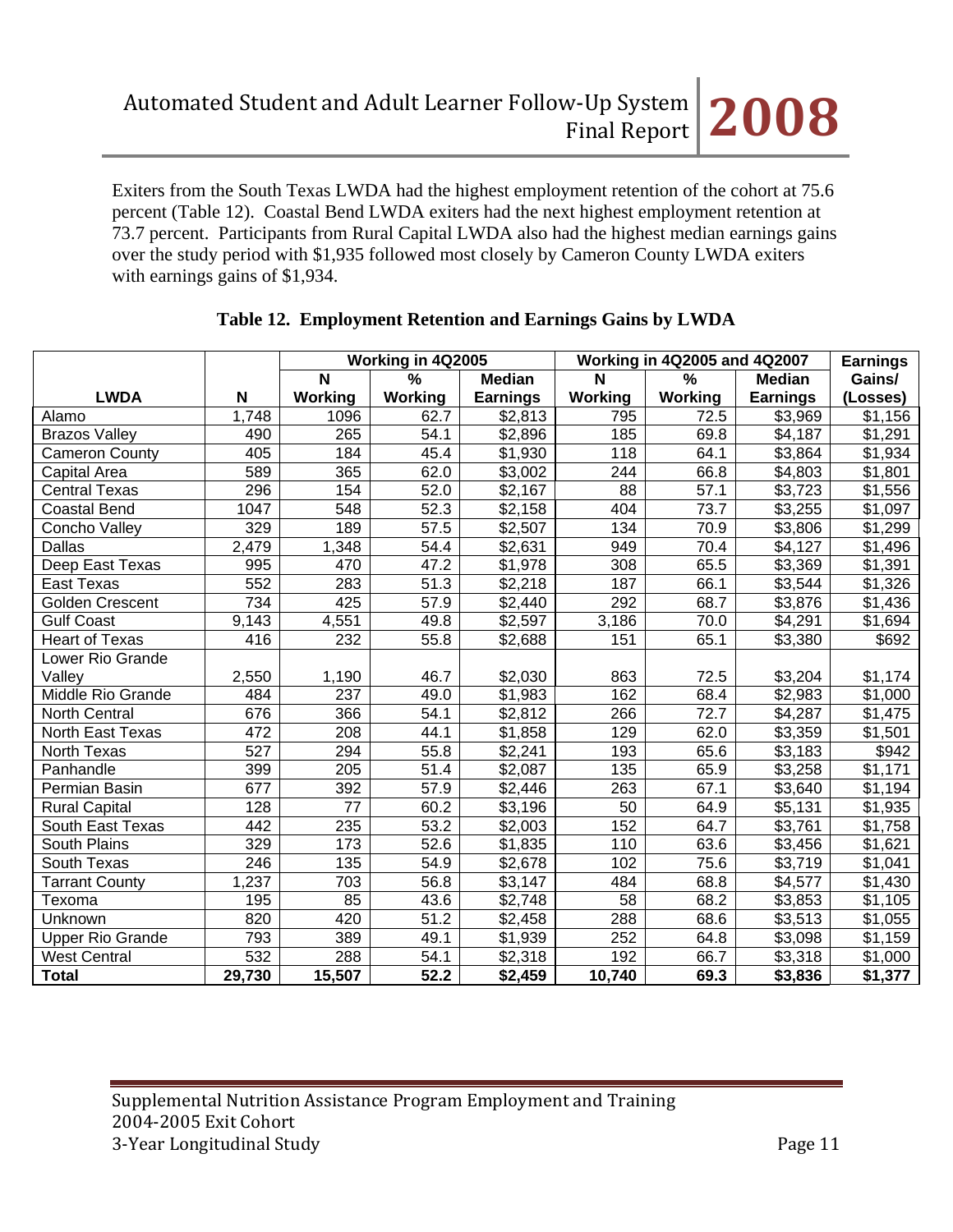Table 13 shows the top ten industries of employment for program participants employed at 4Q2005 and in 4Q2007. Employment Services was the most common industry of employment. Employment Services usually include temporary employment agencies that many employers use to find workers to try out first before hiring permanently. Employers also use Temporary Employment Agencies to augment staff during high demand periods without being saddled with paying benefits for permanent staff. We expect individuals who are continuously employed over the study period to move out of temporary employment and into an industry sector with longer term employment. Home Health Care Services and Limited-Service Eating Places were the second and third most common industries of employment, respectively. Participants employed in the Other General Merchandise Stores sector had the highest median earnings with \$4,033.

| <b>Industry of Employment</b>           | N<br><b>Working</b> | <b>Median</b><br><b>Earnings</b> | <b>NAICS</b><br>Code |
|-----------------------------------------|---------------------|----------------------------------|----------------------|
| <b>Employment Services</b>              | 1,165               | \$2,471                          | 5613                 |
| <b>Home Health Care Services</b>        | 666                 | \$1,807                          | 6216                 |
| <b>Limited-Service Eating Places</b>    | 618                 | \$2,428                          | 7222                 |
| <b>Elementary and Secondary</b>         |                     |                                  |                      |
| <b>Schools</b>                          | 488                 | \$3,832                          | 6111                 |
| <b>Other General Merchandise Stores</b> | 429                 | \$4,033                          | 4529                 |
| <b>Full-Service Restaurants</b>         | 348                 | \$2,471                          | 7221                 |
| <b>Nursing Care Facilities</b>          | 300                 | \$3,664                          | 6231                 |
| <b>Grocery Stores</b>                   | 219                 | \$3,436                          | 4451                 |
| <b>Traveler Accommodation</b>           | 197                 | \$2,908                          | 7211                 |
| <b>Business Support Services</b>        | 187                 | \$3,706                          | 5614                 |

### **Table 13. Top 10 Industries of Employment for Adults Working in 4Q2005 and 4Q2007**